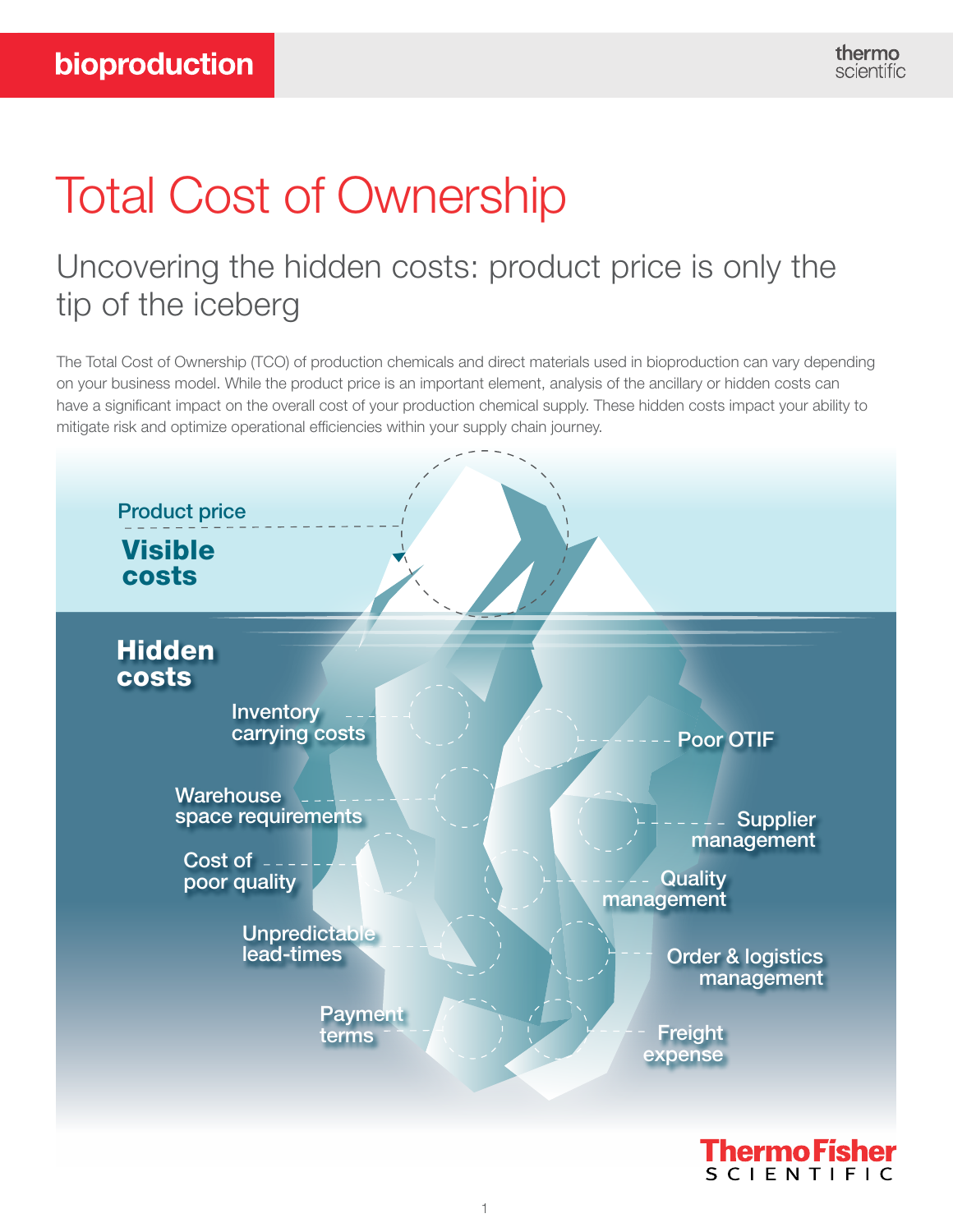### TCO Considerations Within the Customer Supply Chain Journey

TCO has implications across the entire Supply Chain journey from supplier management to QA released material for production and beyond. Hidden costs add up over time, and can drive inefficiencies across the supply chain and bioproduction workflow processes.

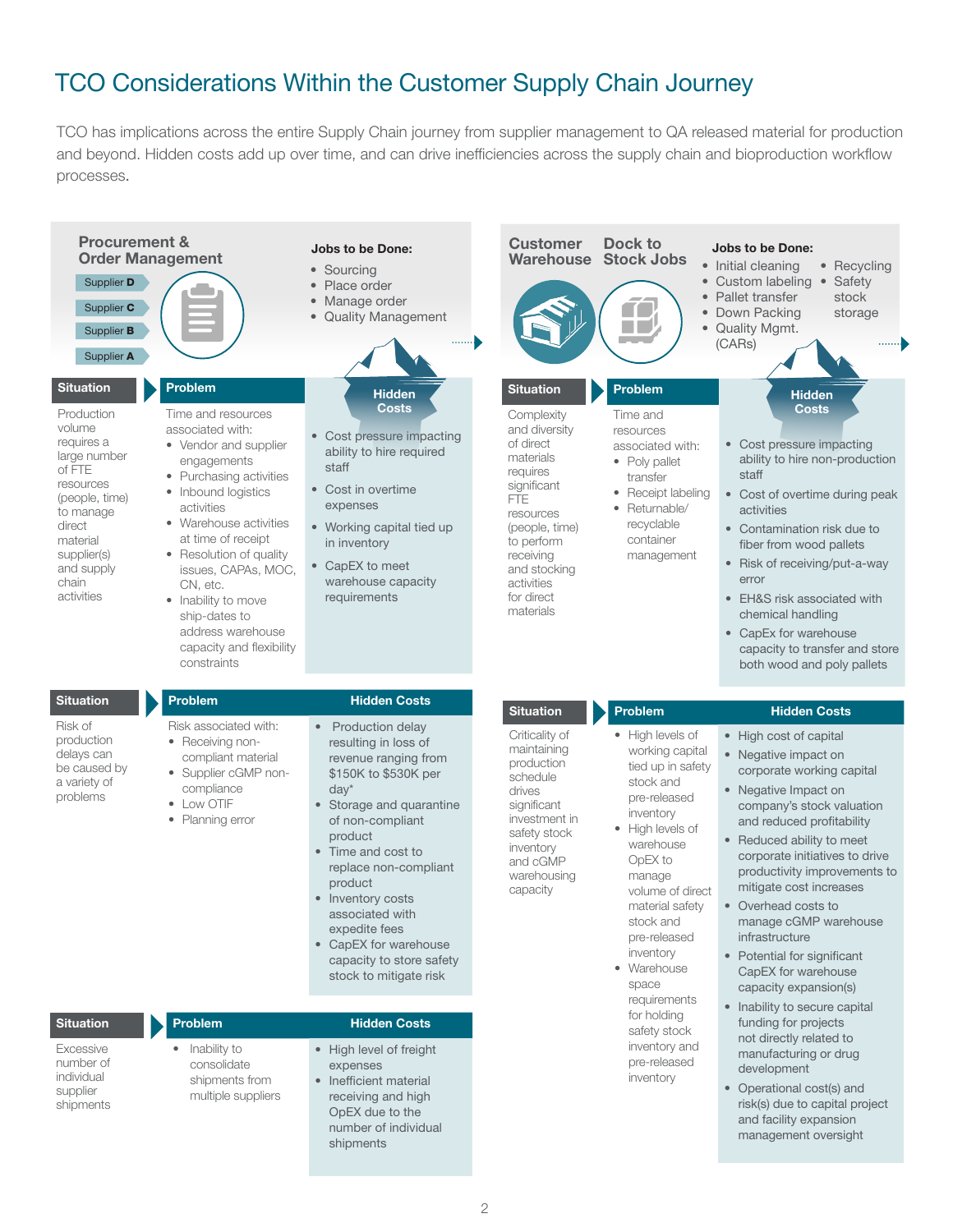|                                                                                                                                                                                                                                           | <b>Stock to</b><br><b>Production Jobs</b>                                                                                                                                                                                                                                                                                 | <b>Jobs to be Done:</b><br>• Raw material Sampling<br>• QC Inspections<br>• Quarantine Labeling<br>• QA release Labeling                                                                                                                                                                                                                                                                                                                                                                                                                                                                                                                                                                          |
|-------------------------------------------------------------------------------------------------------------------------------------------------------------------------------------------------------------------------------------------|---------------------------------------------------------------------------------------------------------------------------------------------------------------------------------------------------------------------------------------------------------------------------------------------------------------------------|---------------------------------------------------------------------------------------------------------------------------------------------------------------------------------------------------------------------------------------------------------------------------------------------------------------------------------------------------------------------------------------------------------------------------------------------------------------------------------------------------------------------------------------------------------------------------------------------------------------------------------------------------------------------------------------------------|
| <b>Situation</b><br>Complexity and<br>diversity of direct<br>materials and cGMP<br>manufacturing<br>release process<br>requirements<br>mandates significant<br>FTE resources<br>(people, time) to<br>manage pre-<br>production activities | <b>Problem</b><br>Time and resources<br>associated with:<br>• Raw material sampling<br>• Production material<br>(consumables)<br>QC inspection<br>• Production material QA<br>release labeling and<br>documentation                                                                                                       | <b>Hidden</b><br><b>Costs</b><br>• Cost for multi-lot testing in absence of large lot positions<br>• Costs associated with QC testing (internal and/or external)<br>• Cost and time for QC labeling and documentation in absence of large lot<br>positions                                                                                                                                                                                                                                                                                                                                                                                                                                        |
| <b>Situation</b>                                                                                                                                                                                                                          | <b>Problem</b>                                                                                                                                                                                                                                                                                                            | <b>Hidden Costs</b>                                                                                                                                                                                                                                                                                                                                                                                                                                                                                                                                                                                                                                                                               |
| Inefficient and/<br>or lengthy cycle<br>times from direct<br>material product<br>receipt to QA<br>release                                                                                                                                 | • Extended inventory<br>holding of pre-<br>released safety stock<br>• cGMP space<br>requirements to hold<br>pre-released safety<br>stock<br>• Inefficient OpEX use<br>due to poor workflow<br>processes                                                                                                                   | • Cost of working capital<br>• Negative impact on corporate working capital<br>• Inability to meet corporate initiatives to reduce working capital usage<br>• Negative impact on company's stock valuation and reduced profitability<br>• Reduced ability to meet corporate initiatives to drive productivity<br>improvements to mitigate cost increase<br>• Overhead costs to manage cGMP warehouse infrastructure<br>• CapEX for warehouse capacity expansion(s)<br>• Inability to secure capital funding for projects not directly related to<br>manufacturing or drug development<br>• Operational cost(s) and risk(s) due to capital project and facility expansion<br>management oversight  |
| <b>Situation</b>                                                                                                                                                                                                                          | <b>Problem</b>                                                                                                                                                                                                                                                                                                            | <b>Hidden Costs</b>                                                                                                                                                                                                                                                                                                                                                                                                                                                                                                                                                                                                                                                                               |
| Requirement for<br>risk mitigation<br>specific to direct<br>material QA<br>release process                                                                                                                                                | • Current cleanroom<br>capacity is<br>constrained to handle<br>forecasted demand<br>• Lack of redundancy<br>for raw material<br>sampling                                                                                                                                                                                  | • CapEX investment to build additional sampling suites<br>• OpEX costs associated with cleanroom staffing to handle raw material<br>sampling for QC testing<br>• Risk of Production delay resulting in loss of revenue ranging from \$150K to<br>\$530K per day*                                                                                                                                                                                                                                                                                                                                                                                                                                  |
| <b>Situation</b>                                                                                                                                                                                                                          | <b>Problem</b>                                                                                                                                                                                                                                                                                                            | <b>Hidden Costs</b>                                                                                                                                                                                                                                                                                                                                                                                                                                                                                                                                                                                                                                                                               |
| Requirement for<br>high levels of QA<br>released safety<br>stock to mitigate<br>risk of production<br>delay                                                                                                                               | • High levels of working<br>capital tied up in<br>safety stock and QA<br>released inventory<br>• High levels of<br>warehouse OpEX<br>to manage volume<br>of direct material<br>safety stock and QA<br>released inventory<br>• Limited warehouse<br>space capacity to<br>hold safety stock<br>and QA released<br>inventory | • Cost of working capital<br>• Negative impact on corporate working capital<br>• Inability to meet corporate initiatives to reduce working capital usage<br>• Negative impact on company's stock valuation and reduced profitability<br>• Reduced ability to meet corporate initiatives to drive productivity<br>improvements to mitigate cost increases<br>• Overhead costs to manage cGMP warehouse infrastructure<br>• CapEX for warehouse capacity expansion(s)<br>• Inability to secure capital funding for projects not directly related to<br>manufacturing or drug development<br>• Operational cost(s) and risk(s) due to capital project and facility expansion<br>management oversight |
|                                                                                                                                                                                                                                           |                                                                                                                                                                                                                                                                                                                           | * Estimated cost of production delay can vary based on manufacturer type (e.g., CDMO vs. innovator),<br>and includes consideration for idle manufacturing assets, depressed supply of finished goods, poten-                                                                                                                                                                                                                                                                                                                                                                                                                                                                                      |

cost of production delay is customer/ site specific.

tial penalties for missed supply deadline, and potential revenue loss of finished product sales. Actual